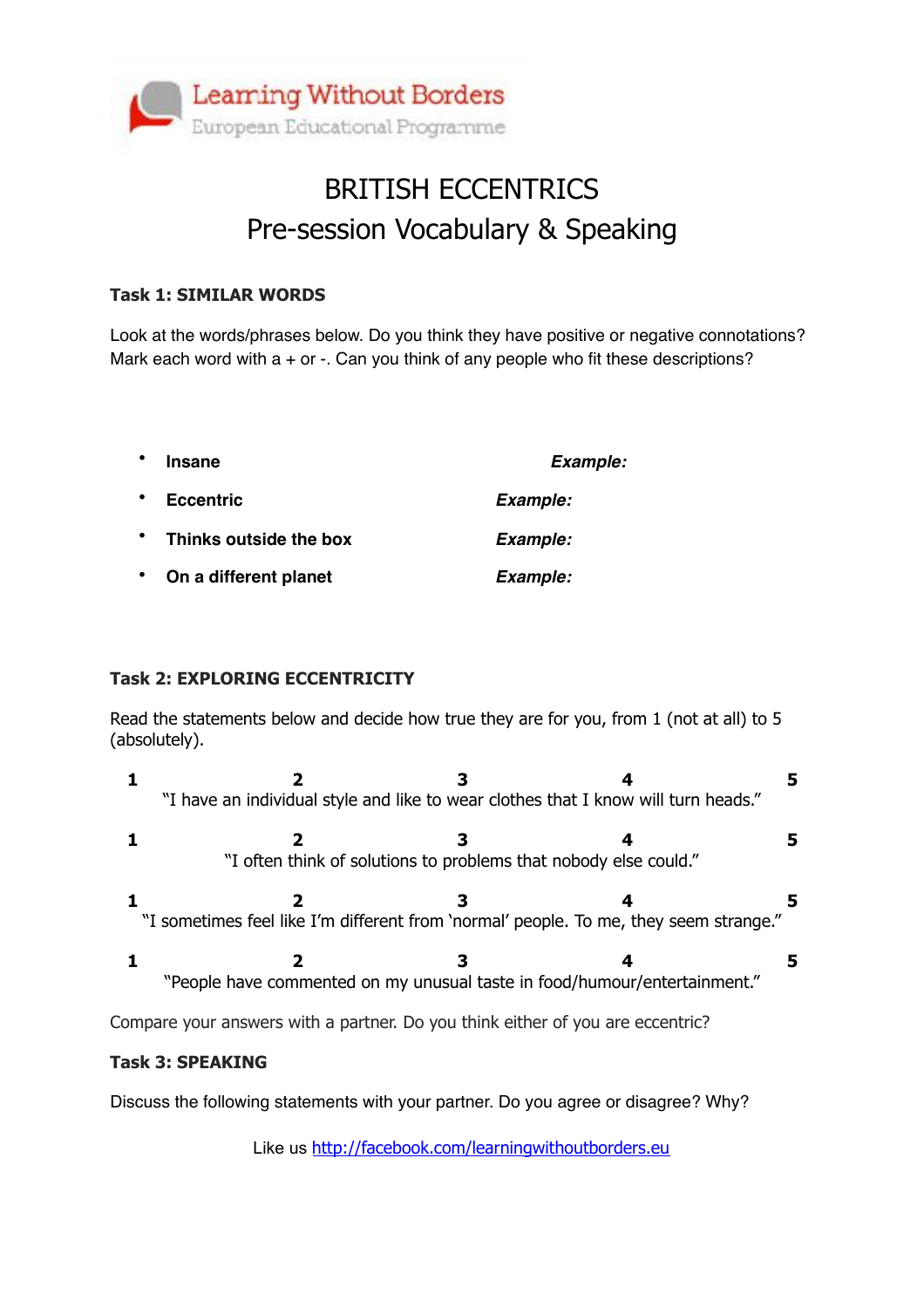

- 1. "The world needs more eccentric people."
- 2. "There is a stigma against eccentric people in my country"
- 3. "Some things that seem eccentric now will be seen as normal in the future."
- 4. "A little eccentricity is good, but too much can be a bad thing."